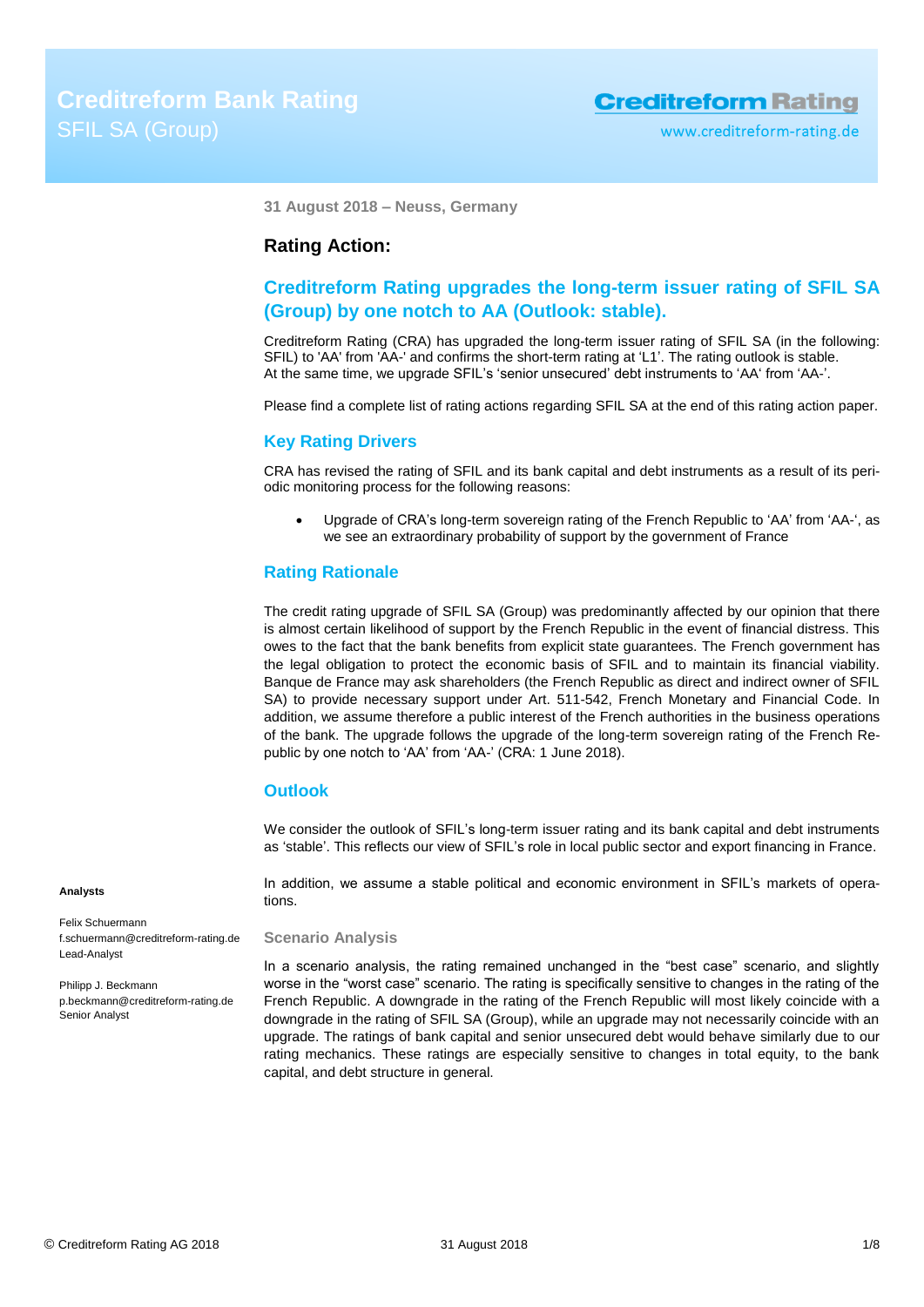www.creditreform-rating.de

## **CRA's rating actions at a glance**

SFIL SA (Group):

- Long-term Issuer Rating upgraded to 'AA' from 'AA-', stable outlook
- Short-term rating confirmed at 'L1'
- Senior unsecured debt instruments upgraded to 'AA' from 'AA-'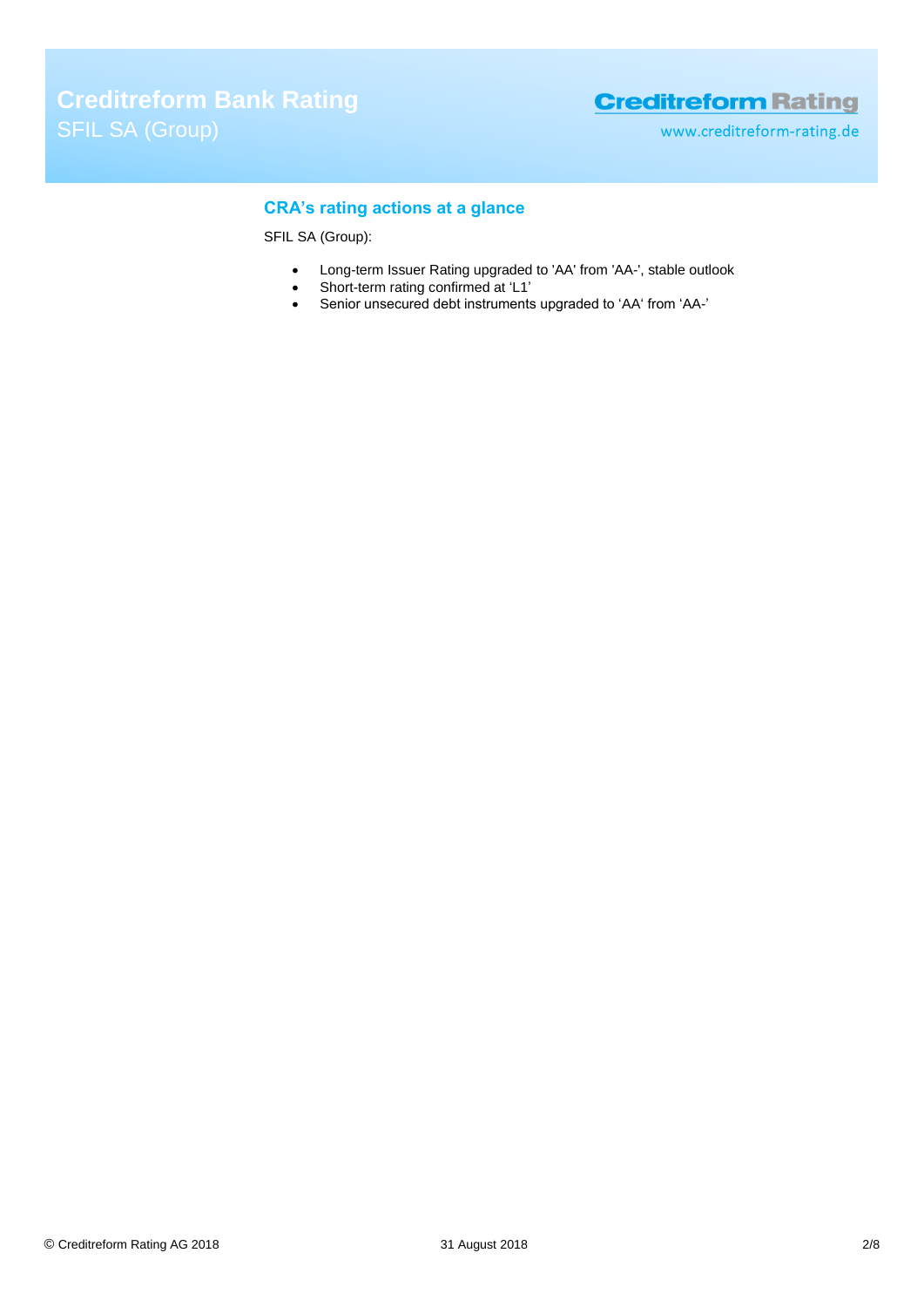### **Ratings Detail**

#### **Bank ratings**

The bank ratings are dependent on a host of quantitative and qualitative factors. An improvement in either sub-category may result in a higher rating score.

LT Issuer / Outlook / Short-Term **AA / stable / L1**

#### **Bank Capital and Debt Instruments Ratings**

The ratings for bank capital and debt instruments are inter alia dependent on subordination and relative size of the instrument class, based on the long-term issuer rating of the SFIL.

| Senior unsecured debt:   | AA |
|--------------------------|----|
| Tier 2 (T2):             |    |
| Additional Tier 1 (AT1): |    |

**Ratings Detail and History**

| <b>Ratings</b>                                    |                    |                         |                  |
|---------------------------------------------------|--------------------|-------------------------|------------------|
| <b>Bank Issuer Ratings</b>                        |                    |                         |                  |
| <b>Instruments</b>                                | <b>Rating Date</b> | <b>Publication Date</b> | Ratings          |
| LT Issuer / Outlook / Short-Term (Initial Rating) | 23.05.2018         | 24.05.2018              | AA-/stable/L1    |
| LT Issuer / Outlook / Short-Term                  | 31.08.2018         | 31.08.2018              | AA / stable / L1 |
| Dealer Constanting and District for other contact |                    |                         |                  |

| <b>Bank Capital and Debt Instruments</b>                  |                    |                         |                |
|-----------------------------------------------------------|--------------------|-------------------------|----------------|
| Type                                                      | <b>Rating Date</b> | <b>Publication Date</b> | Ratings        |
| Senior Unsecured / T2 / AT1 (Initial Rating)   23.05.2018 |                    | 24.05.2018              | $AA - / - / -$ |
| Senior Unsecured / T2 / AT1   31.08.2018                  |                    | 31.08.2018              | $AA/-/-$       |
|                                                           |                    |                         |                |

**Figure 1: Ratings Detail and History**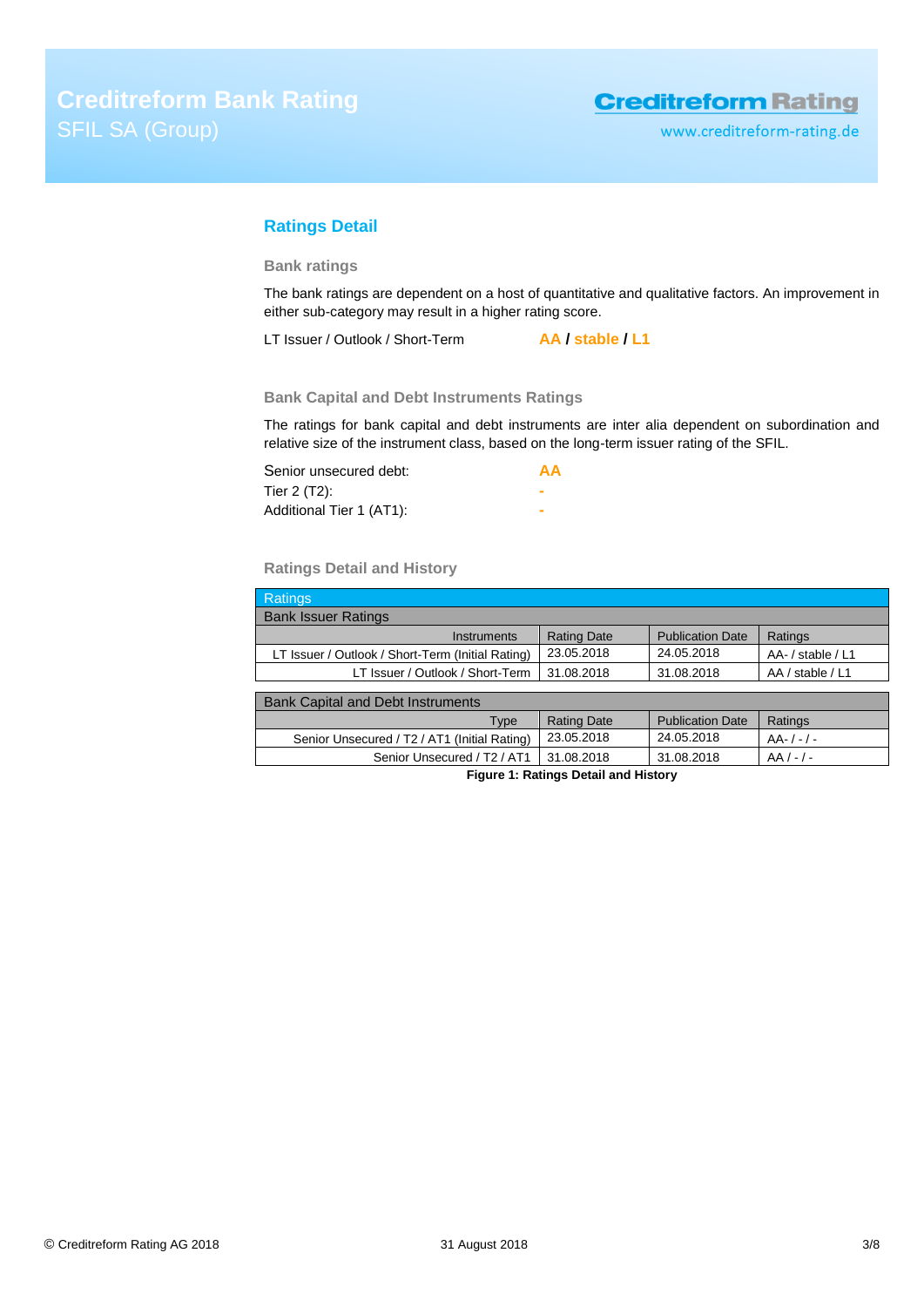www.creditreform-rating.de

## **Appendix**

| <b>Income Statement</b>                | 2014          | $\%$    | 2015           | $\frac{9}{6}$ | 2016         | %       | 2017           | %     |
|----------------------------------------|---------------|---------|----------------|---------------|--------------|---------|----------------|-------|
| Income (€000)                          |               |         |                |               |              |         |                |       |
| Net Interest Income                    | 77.000 102,7% |         | 89,000         | 103,5%        | 142.000      | 102,2%  | 174.000        | 94,6% |
| Net Fee & Commission Income            | $-4.000$      | $-5,3%$ | $-4.000$       | $-4,7%$       | 0            | 0.0%    | 3.000          | 1,6%  |
| Net Insurance Income                   | <b>NA</b>     | 0.0%    | <b>NA</b>      | 0,0%          | <b>NA</b>    | 0,0%    | <b>NA</b>      | 0.0%  |
| Net Trading Income                     | $-3.000$      | $-4.0%$ | 1.000          | 1,2%          | $-3.000$     | $-2,2%$ | 7.000          | 3,8%  |
| <b>Equity Accounted Results</b>        | $\Omega$      | 0,0%    | $\overline{0}$ | 0,0%          | $\mathbf{0}$ | 0,0%    | $\overline{0}$ | 0.0%  |
| Dividends from Equity Instruments      | <b>NA</b>     | 0,0%    | <b>NA</b>      | 0,0%          | <b>NA</b>    | 0.0%    | <b>NA</b>      | 0.0%  |
| <b>Rental Revenue</b>                  | <b>NA</b>     | 0,0%    | <b>NA</b>      | 0,0%          | <b>NA</b>    | 0,0%    | <b>NA</b>      | 0.0%  |
| Lease and Rental Revenue               | <b>NA</b>     | 0,0%    | <b>NA</b>      | 0,0%          | <b>NA</b>    | 0.0%    | <b>NA</b>      | 0,0%  |
| Other Income                           | 5.000         | 6,7%    | <b>NA</b>      | 0,0%          | <b>NA</b>    | 0,0%    | <b>NA</b>      | 0.0%  |
| <b>Operating Income</b>                | 75.000        | 100%    | 86,000         | 100%          | 139.000      | 100%    | 184.000        | 100%  |
| Expenses (€000)                        |               |         |                |               |              |         |                |       |
| Depreciation and Amortisation          | 1.000         | 0,9%    | 3.000          | 2,5%          | 5.000        | 4,7%    | 6.000          | 5,3%  |
| Personnel Expense                      | 44.000        | 37,6%   | 47.000         | 38,5%         | 49.000       | 45,8%   | 51.000         | 45,1% |
| Occupancy & Equipment                  | <b>NA</b>     | 0,0%    | <b>NA</b>      | 0,0%          | <b>NA</b>    | 0,0%    | <b>NA</b>      | 0,0%  |
| Tech & Communications Expense          | <b>NA</b>     | 0.0%    | <b>NA</b>      | 0,0%          | <b>NA</b>    | 0.0%    | <b>NA</b>      | 0.0%  |
| Marketing and Promotion Expense        | <b>NA</b>     | 0.0%    | <b>NA</b>      | 0.0%          | <b>NA</b>    | 0,0%    | <b>NA</b>      | 0,0%  |
| <b>Other Provisions</b>                | <b>NA</b>     | 0.0%    | <b>NA</b>      | 0,0%          | <b>NA</b>    | 0.0%    | <b>NA</b>      | 0.0%  |
| Other Expense                          | 72,000        | 61,5%   | 72.000         | 59,0%         | 53.000       | 49,5%   | 56.000         | 49,6% |
| <b>Operating Expense</b>               | 117.000       | 100%    | 122.000        | 100%          | 107.000      | 100%    | 113.000        | 100%  |
| Operating Profit & Impairment (€000)   |               |         |                |               |              |         |                |       |
| <b>Pre-impairment Operating Profit</b> | $-42.000$     |         | $-36.000$      |               | 31.000       |         | 71.000         |       |
| Asset Writedowns                       | $\mathbf 0$   |         | $-6.000$       |               | $-18.000$    |         | $-22.000$      |       |
| Net Income (€000)                      |               |         |                |               |              |         |                |       |
| Non-Recurring Revenue                  | <b>NA</b>     |         | <b>NA</b>      |               | <b>NA</b>    |         | <b>NA</b>      |       |
| Non-Recurring Expense                  | <b>NA</b>     |         | <b>NA</b>      |               | <b>NA</b>    |         | <b>NA</b>      |       |
| <b>Pre-tax Profit</b>                  | $-42.000$     |         | $-30.000$      |               | 49.000       |         | 93.000         |       |
| Income Tax Expense                     | $-8.000$      | 19.0%   | 29,000         | $-96.7%$      | 31,000       | 63.3%   | 39.000         | 41,9% |
| <b>Discontinued Operations</b>         | $\mathbf 0$   |         | $\overline{0}$ |               | $\mathbf 0$  |         | $\mathbf 0$    |       |
| <b>Net Profit</b>                      | $-34.000$     |         | $-59.000$      |               | 18.000       |         | 54.000         |       |
|                                        |               |         |                |               |              |         |                |       |

#### **Figure 2: Group income statement (Source: S&P Global Market Intelligence)**

| Income Ratios (%)                      | 2014    | $\%$      | 2015    | $\frac{9}{6}$ | 2016  | $\frac{9}{6}$ | 2017  | $\frac{9}{6}$ |
|----------------------------------------|---------|-----------|---------|---------------|-------|---------------|-------|---------------|
| Return on Average Assets (ROAA)        | $-0.04$ | 0.04      | $-0,07$ | $-0,03$       | 0,02  | 0.09          | 0,07  | 0,05          |
| Return on Average Equity (ROAE)        | $-2.41$ | 2.70      | $-4.22$ | $-1.82$       | .30   | 5.52          | 3.78  | 2.48          |
| Return on Risk-Weighted Assets (RORWA) | $-0.60$ | <b>NA</b> | $-0.99$ | $-0.40$       | 0,32  | 1,32          | 0.96  | 0.64          |
| Net Interest Margin (NIM)              | 0.09    | $-0.05$   | 0.11    | 0.01          | 0.18  | 0.07          | 0.24  | 0.06          |
| Cost Income Ratio ex. Trading (CIRex)  | 150.00  | $-42.68$  | 143.53  | $-6,47$       | 75.35 | $-68.18$      | 63.84 | $-11.51$      |
| Cost Income Ratio (CIR)                | 156.00  | 3.10      | 141.86  | $-14.14$      | 76.98 | $-64.88$      | 61.41 | $-15.57$      |
| Change in % Points                     |         |           |         |               |       |               |       |               |

#### **Figure 3: Group key earnings figures (Source: S&P Global Market Intelligence)**

| Assets (€000)                             | 2014       | %         | 2015       | %         | 2016       | $\frac{1}{2}$    | 2017       | %         |
|-------------------------------------------|------------|-----------|------------|-----------|------------|------------------|------------|-----------|
| Cash and Balances with Central Banks      | 877,000    | 1,0%      | 3.361.000  | 4,0%      | 4.878.000  | 6,2%             | 2.560.000  | 3,5%      |
| Net Loans to Banks                        | 2.847.000  | 3,2%      | 2.530.000  | 3,0%      | 390,000    | 0.5%             | 295.000    | 0,4%      |
| Net Loans to Customers                    | 66.175.000 | 75,2%     | 63.209.000 | 75,5%     | 59.682.000 | 75,6%            | 57.014.000 | 78,7%     |
| <b>Total Securities</b>                   | 14.365.000 | 16.3%     | 11.127.000 | 13,3%     | 11.531.000 | 14.6%            | 10.023.000 | 13,8%     |
| <b>Financial Assets</b>                   | 84.264.000 | 96%       | 80.227.000 | 96%       | 76.481.000 | 97%              | 69.892.000 | 96%       |
| <b>Equity Accounted Investments</b>       |            | 0,0%      | o          | 0,0%      |            | 0.0%             |            | 0.0%      |
| Other Investments                         | <b>NA</b>  | 0.0%      | <b>NA</b>  | 0,0%      | <b>NA</b>  | 0.0%             | <b>NA</b>  | 0.0%      |
| Insurance Assets                          | <b>NA</b>  | 0.0%      | <b>NA</b>  | 0,0%      | <b>NA</b>  | 0.0%             | <b>NA</b>  | 0,0%      |
| Non-current Assets HFS & Discontinued Ops | <b>NA</b>  | 0,0%      | <b>NA</b>  | 0,0%      | <b>NA</b>  | 0.0%             | <b>NA</b>  | 0,0%      |
| Tangible and Intangible Assets            | 12.000     | 0.0%      | 21,000     | 0,0%      | 27,000     | 0.0%             | 35,000     | 0.0%      |
| Tax Assets                                | 116,000    | 0,1%      | 116,000    | 0,1%      | 113,000    | 0,1%             | 64.000     | 0,1%      |
| <b>Total Other Assets</b>                 | 3.610.000  | 4,1%      | 3.319.000  | 4,0%      | 2.316.000  | 2,9%             | 2.441.000  | 3,4%      |
| <b>Total Assets</b>                       | 88.002.000 | 100%      | 83.683.000 | 100%      | 78.937.000 | 100%             | 72.432.000 | 100%      |
| Net Loans to Customers Growth*            | $-0,21$    | <b>NA</b> | $-4,48$    | <b>NA</b> | $-5,58$    | <b>NA</b>        | $-4,47$    | <b>NA</b> |
| "Change in %                              |            | $\sim$    | $\sim$     | $\sim$    |            | $\sim$<br>$\sim$ |            |           |

**Figure 4: Development of assets (Source: S&P Global Market Intelligence)**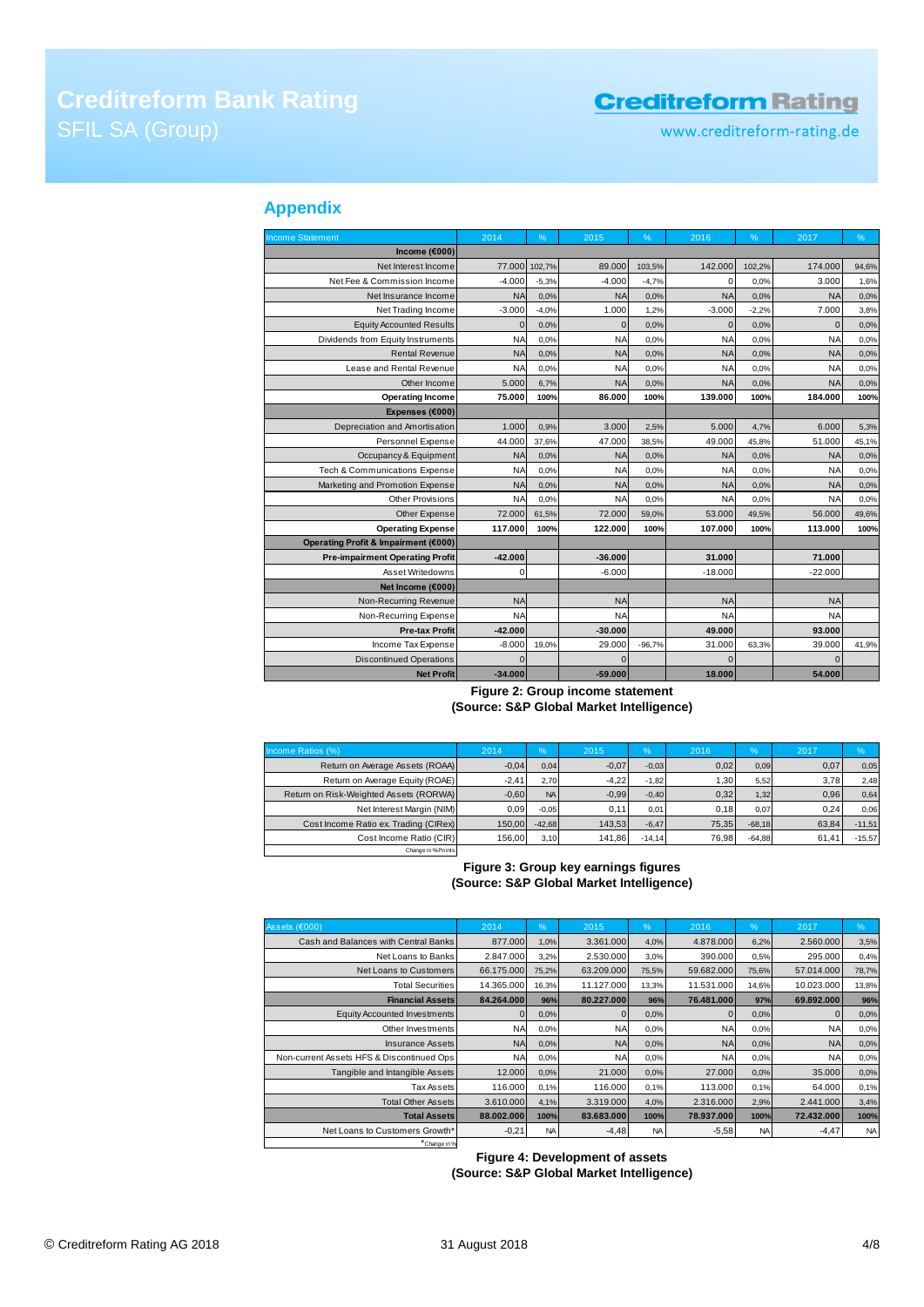www.creditreform-rating.de

| Asset-Quality (%)                         | 2014      | $\sqrt{2}$     | 2015      | $\frac{1}{2}$ | 2016      | $\frac{9}{6}$ | 2017      | $\%$      |
|-------------------------------------------|-----------|----------------|-----------|---------------|-----------|---------------|-----------|-----------|
| Non-Performing Loans (NPL) / Loans        | <b>NA</b> | <b>NA</b>      | <b>NA</b> | <b>NA</b>     | 0,93      | <b>NA</b>     | 0,98      | 0,05      |
| Risk-Weighted Assets (RWA) / Total Assets | 7.04      | 0.80           | 6,79      | $-0.25$       | 6,87      | 0.09          | 7.97      | 1,10      |
| NPL/RWA                                   | <b>NA</b> | N <sub>A</sub> | <b>NA</b> | <b>NA</b>     | 10.27     | <b>NA</b>     | 9,66      | $-0,60$   |
| Potential Problem Loans / NPL             | <b>NA</b> | N <sub>A</sub> | <b>NA</b> | <b>NA</b>     | <b>NA</b> | <b>NA</b>     | <b>NA</b> | <b>NA</b> |
| Reserves / Impaired Loans                 | 23.76     | $-9.31$        | 19,17     | $-4,59$       | 19.03     | $-0,14$       | 9,50      | $-9,53$   |
| Net Write-Offs / RWA                      | <b>NA</b> | N <sub>A</sub> | <b>NA</b> | <b>NA</b>     | <b>NA</b> | <b>NA</b>     | <b>NA</b> | <b>NA</b> |
| Change in % Points                        |           |                |           |               |           |               |           |           |

### **Figure 5: Development of asset quality (Source: S&P Global Market Intelligence)**

| Liabilities (€000)                          | 2014         | %         | 2015       | %         | 2016       | %         | 2017       | %         |
|---------------------------------------------|--------------|-----------|------------|-----------|------------|-----------|------------|-----------|
| <b>Total Deposits from Banks</b>            | 9.788.000    | 11,3%     | 8.837.000  | 10,7%     | 6.720.000  | 8,7%      | 4.215.000  | 5,9%      |
| <b>Total Deposits from Customers</b>        | <sup>0</sup> | 0.0%      | $\Omega$   | 0,0%      | ŋ          | 0.0%      | $\Omega$   | 0,0%      |
| <b>Total Debt</b>                           | 58.501.000   | 67,6%     | 57.740.000 | 70,2%     | 57.681.000 | 74,4%     | 56.315.000 | 79,4%     |
| Derivative Liabilities                      | 15.399.000   | 17,8%     | 13.537.000 | 16,4%     | 11.063.000 | 14,3%     | 8.950.000  | 12,6%     |
| Securities Sold, not yet Purchased          | <b>NA</b>    | 0.0%      | <b>NA</b>  | 0.0%      | <b>NA</b>  | 0.0%      | <b>NA</b>  | 0,0%      |
| <b>Other Financial Liabilities</b>          | $\Omega$     | 0.0%      | $\Omega$   | 0.0%      | ŋ          | 0.0%      | $\Omega$   | 0,0%      |
| <b>Total Financial Liabilities</b>          | 83.688.000   | 97%       | 80.114.000 | 97%       | 75.464.000 | 97%       | 69.480.000 | 98%       |
| Insurance Liabilities                       | <b>NA</b>    | 0.0%      | <b>NA</b>  | 0,0%      | <b>NA</b>  | 0.0%      | <b>NA</b>  | 0,0%      |
| Non-current Liab. HFS & Discontinued Ops    | <b>NA</b>    | 0.0%      | <b>NA</b>  | 0.0%      | <b>NA</b>  | 0.0%      | <b>NA</b>  | 0,0%      |
| Unit-Linked Insurance and Investment Contr. | <b>NA</b>    | 0.0%      | <b>NA</b>  | 0.0%      | <b>NA</b>  | 0.0%      | <b>NA</b>  | 0,0%      |
| <b>Tax Liabilities</b>                      | <b>NA</b>    | 0.0%      | <b>NA</b>  | 0,0%      | <b>NA</b>  | 0.0%      | <b>NA</b>  | 0,0%      |
| Non-current Asset Retirement Obligations    | <b>NA</b>    | 0,0%      | <b>NA</b>  | 0,0%      | <b>NA</b>  | 0.0%      | <b>NA</b>  | 0,0%      |
| <b>Other Provisions</b>                     | <b>NA</b>    | 0.0%      | <b>NA</b>  | 0,0%      | <b>NA</b>  | 0.0%      | <b>NA</b>  | 0,0%      |
| <b>Total Other Liabilities</b>              | 2.905.000    | 3,4%      | 2.184.000  | 2,7%      | 2.085.000  | 2,7%      | 1.483.000  | 2,1%      |
| <b>Total Liabilities</b>                    | 86.593.000   | 98,4%     | 82.298.000 | 98,3%     | 77.549.000 | 98,2%     | 70.963.000 | 98,0%     |
| <b>Total Equity</b>                         | 1.409.000    | 1,6%      | 1.385.000  | 1,7%      | 1.388.000  | 1,8%      | 1.469.000  | 2,0%      |
| <b>Total Liabilities and Equity</b>         | 88.002.000   | 100%      | 83.683.000 | 100%      | 78.937.000 | 100%      | 72.432.000 | 100%      |
| Deposits from Customers Growth*             | <b>NA</b>    | <b>NA</b> | <b>NA</b>  | <b>NA</b> | <b>NA</b>  | <b>NA</b> | <b>NA</b>  | <b>NA</b> |
| *Change in %                                |              |           |            |           |            |           |            |           |

#### **Figure 6: Development of refinancing and capital adequacy (Source: S&P Global Market Intelligence)**

| Capital (€000)                            | 2014      | $\%$      | 2015      | $\frac{9}{6}$ | 2016      | $\%$     | 2017      | $\frac{9}{6}$ |
|-------------------------------------------|-----------|-----------|-----------|---------------|-----------|----------|-----------|---------------|
| <b>Total Capital</b>                      | 1.521.000 | $-2,44$   | 1.448.000 | $-4,80$       | 1.278.000 | $-11.74$ | 1.350.000 | 5,63          |
| Total risk-weighted Assets                | 6.192.591 | 18,90     | 5.678.039 | $-8,31$       | 5.425.644 | $-4,45$  | 5.775.655 | 6,45          |
| Capital Ratios (%)                        |           |           |           |               |           |          |           |               |
| Core Tier 1 Ratio                         | 23.87     | <b>NA</b> | 24,74     | 0,87          | 24,22     | $-0,52$  | 23,06     | $-1,16$       |
| Tier 1 Ratio                              | 23,87     | $-5,89$   | 24,74     | 0,87          | 24,70     | $-0.04$  | 23,51     | $-1,19$       |
| <b>Total Capital Ratio</b>                | 24,56     | $-5,37$   | 25.50     | 0,94          | 25.01     | $-0.49$  | 23,82     | $-1,19$       |
| Leverage Ratio                            | 1,92      | <b>NA</b> | 1,88      | $-0,04$       | 1,82      | $-0.06$  | 2,00      | 0,18          |
| Fully Loaded: Common Equity Tier 1 Ratio  | 21.20     | <b>NA</b> | 22,50     | 1,30          | 22,75     | 0,25     | 22.61     | $-0,14$       |
| Fully Loaded: Tier 1 Ratio                | 21,20     | $-8,56$   | 22,50     | 1,30          | 23,23     | 0,73     | 23,06     | $-0,17$       |
| Fully Loaded: Risk-weighted Capital Ratio | 21,80     | $-8,13$   | 23,30     | 1,50          | 23,55     | 0,25     | 23,37     | $-0,18$       |
| Total Equity/ Total Assets                | 1,60      | $-0,10$   | 1,66      | 0,05          | 1,76      | 0,10     | 2,03      | 0,27          |
| Change in % Points                        |           |           |           |               |           |          |           |               |

**Figure 7: Development of capital ratios (Source: S&P Global Market Intelligence)**

| Liquidity (%)                  | 2014   | $\frac{9}{6}$ | 2015   | $\%$    | 2016   | $\%$     | 2017   | $\%$   |
|--------------------------------|--------|---------------|--------|---------|--------|----------|--------|--------|
| Liquidity Coverage Ratio (LCR) | 113.00 | $-1.00$       | 113.00 | 0.00    | 182.00 | 69.00    | 725,00 | 543.00 |
| Interbank Ratio                | 29.09  | 0.94          | 28.63  | $-0.46$ | 5,80   | $-22.83$ | 7.001  | .20    |
| Loan to Deposit (LTD)          | 0,00   | 0.00          | 0,00   | 0.00    | 0,00   | 0.00     | 0.00   | 0.00   |
| Change in % Points             |        |               |        |         |        |          |        |        |

**Figure 8: Development of liquidity (Source: S&P Global Market Intelligence)**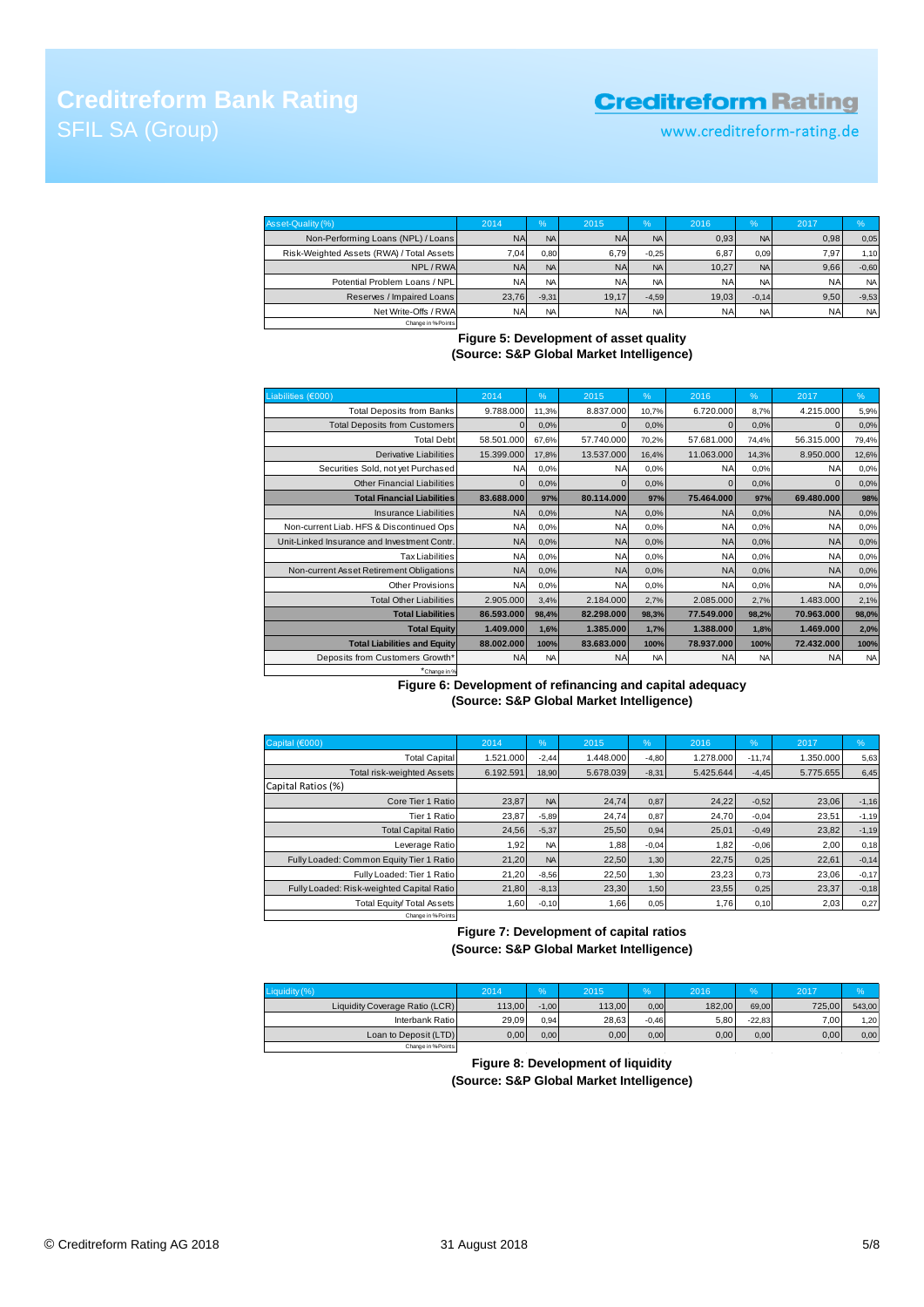#### **Regulatory**

Creditreform Rating AG was neither commissioned by the rating object nor by any other third party for the rating. The analysis took place on a voluntary basis by Creditreform Rating AG and is to be described in the regulatory sense as an unsolicited rating.

The rating is based on publicly available information and internal evaluation methods for the rated bank. The quantitative analysis is based mainly on the latest annual accounts, interim reports, other investor relations information of the bank, and calculated key figures by S&P Global Market Intelligence. Subject to a peer group analysis were 60 competing institutes.

The information and documents processed met the requirements of the rating system of Creditreform Rating AG as published on the website www.creditreform-rating.de. The rating was carried out on the basis of the rating methodology for unsolicited bank ratings as well as the methodology for the rating of bank capital and unsecured debt instruments in conjunction with Creditreform's basic document "Rating Criteria and Definitions".

On 31 August 2018, the rating was presented by the analysts to the rating committee and adopted in a resolution.

The rating result was communicated to SFIL SA, and the preliminary rating report was made available to the bank. There was no change in the rating score.

The rating is subject to one-year monitoring from the rating date and is valid until withdrawal of the rating. Within this period, the rating can be updated. At the latest after one year, a monitoring is required to maintain the validity of the rating.

In 2011, Creditreform Rating AG was registered within the European Union according to EU Regulation 1060/2009 (CRA-Regulation). Based on this registration, Creditreform Rating AG (CRA) is permitted to issue credit ratings within the EU, and is obligated to comply with the provisions of the CRA-Regulation.

#### **Conflict of Interests**

No conflicts of interest were identified during the rating process that might influence the analyses and judgements of the rating analysts involved nor any other natural persons whose services are placed at the disposal or under the control of Creditreform Rating AG and who are directly involved in credit rating activities or in approving credit ratings and rating outlooks.

In the event of providing ancillary services to the rated entity, CRA will disclose all ancillary services in the credit rating report.

#### **Rules on the Presentation of Credit Ratings and Rating Outlooks**

The approval of credit ratings and rating outlooks follows our internal policies and procedures. In line with our 'Rating Committee' policy, all credit ratings and rating outlooks are approved by a rating committee based on the principle of unanimity.

To prepare this credit rating, CRA has used the following substantially material sources:

- 1. Transaction structure and participants
- 2. Transaction documents
- 3. Issuance documents

There are no other attributes and limitations of the credit rating or rating outlook other than those displayed on the CRA website. Furthermore, CRA considers satisfactory the quality and extent of information available on the rated entity. In regard to the rated entity Creditreform Rating AG regarded the available historical data as sufficient.

Between the time of disclosure of the credit rating to the rated entity and the public disclosure, no amendments were made to the credit rating.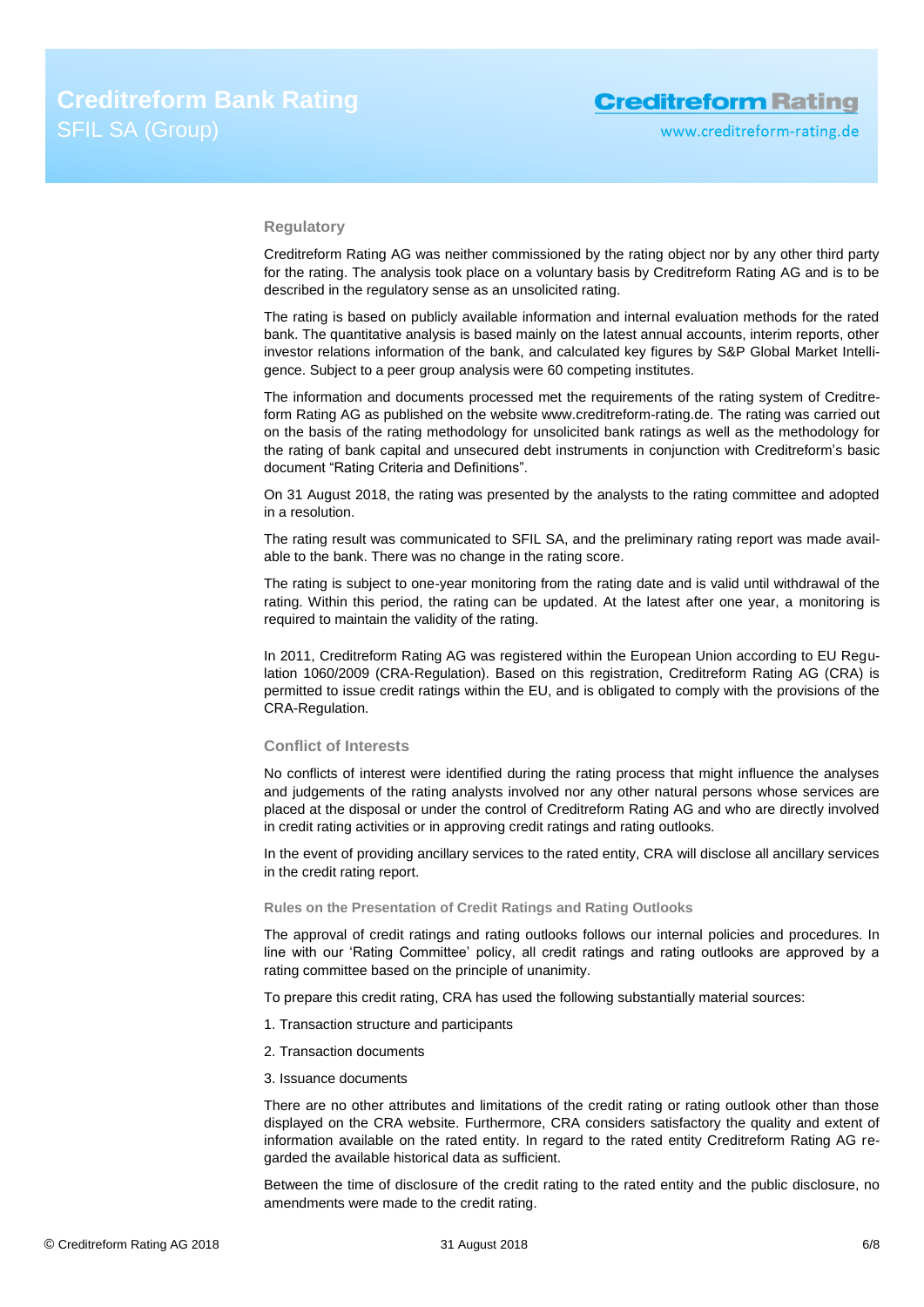www.creditreform-rating.de

The 'Basic Data' information card indicates the principal methodology or version of methodology that was used in determining the rating, with a reference to its comprehensive description.

In cases where the credit rating is based on more than one methodology or where reference only to the principal methodology might cause investors to overlook other important aspects of the credit rating, including any significant adjustments and deviations, Creditreform Rating AG explains this fact in the rating report and indicates how the different methodologies or other aspects are taken into account in the credit rating. This information is integrated in the credit rating report.

The meaning of each rating category, the definition of default or recovery and any appropriate risk warning, including a sensitivity analysis of the relevant key rating assumptions such as mathematical or correlation assumptions, accompanied by worst-case scenario credit ratings and best-case scenario credit ratings are explained.

The date at which the credit rating was initially released for distribution and the date when it was last updated including any rating outlooks is indicated clearly and prominently in the 'Basic Data' card as a "rating action"; initial release is indicated as "initial rating", other updates are indicated as an "update", "upgrade" or "downgrade", "not rated", "confirmed", "selective default" or "default".

In the case of a rating outlook, the time horizon is provided during which a change in the credit rating is expected. This information is available within 'Basic Data' information card.

In accordance to Article 11 (2) EU-Regulation (EC) No 1060/2009, a registered or certified credit rating agency shall make available, in a central repository established by ESMA, information on its historical performance data including the rating transition frequency and information about credit ratings issued in the past and on their changes. Requested data are available at the ESMA website: https://cerep.esma.europa.eu/cerep-web/statistics/defaults.xhtml.

An explanatory statement of the meaning of Creditreform`s default rates are available in the credit rating methodologies disclosed on the website.